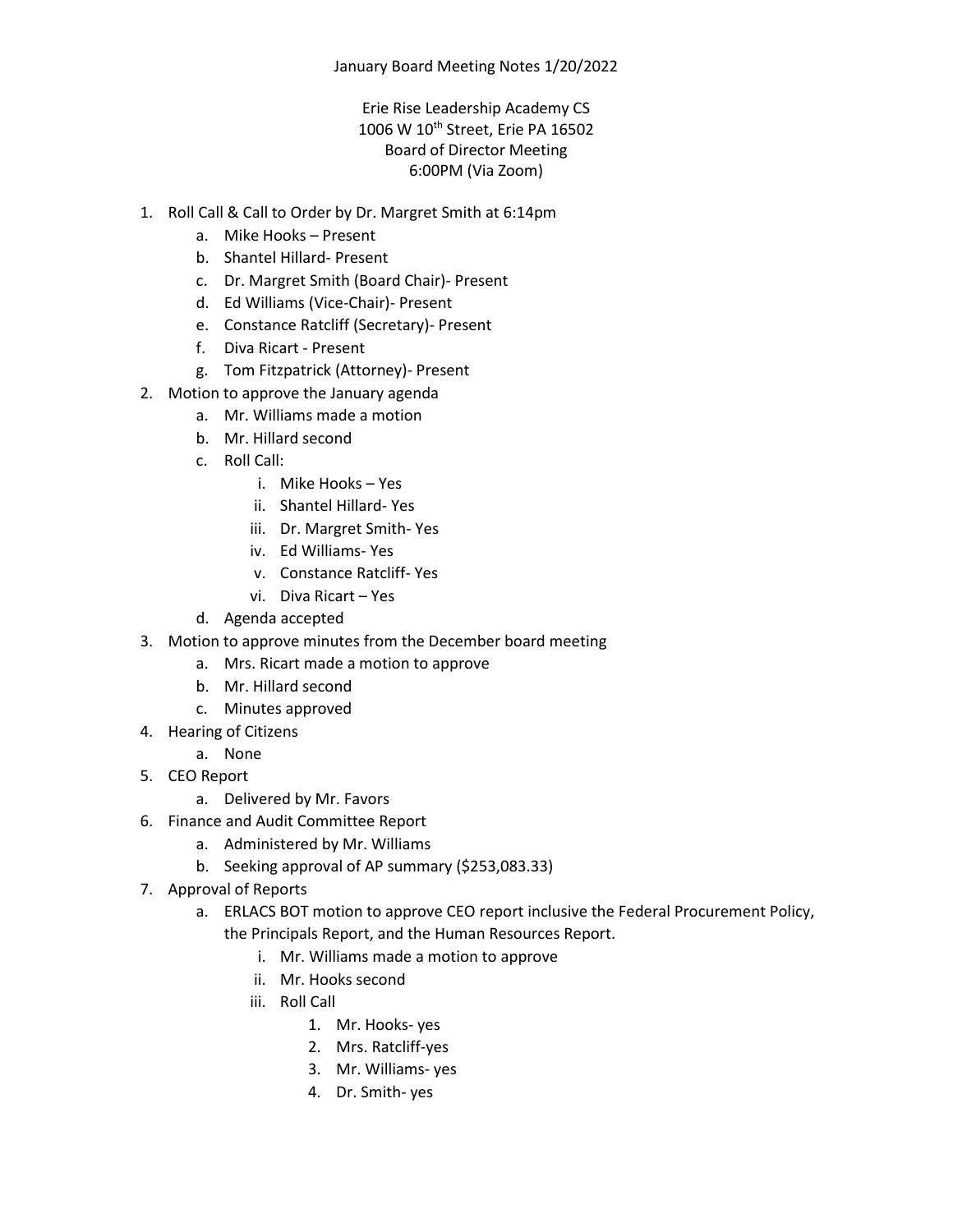## Erie Rise Leadership Academy CS 1006 W 10<sup>th</sup> Street, Erie PA 16502 Board of Director Meeting 6:00PM (Via Zoom)

- 5. Mr. Hillard- yes
- 6. Mrs. Ricart- yes
- b. ERLACS BOT motion to approve Finance and Audit Report in full. Inclusive of the AP of \$253,083.33.
	- i. Mrs. Ricart made a motion to approve
	- ii. Mr. Hooks second
	- iii. Roll Call
		- 1. Mr. Hooks- yes
		- 2. Mrs. Ratcliff-yes
		- 3. Mr. Williams- yes
		- 4. Dr. Smith- yes
		- 5. Mr. Hillard- yes
		- 6. Mrs. Ricart- yes
- 8. Unfinished Business
	- a. Academic Committee Report
		- i. Mr. Hillard gave an update on the Principal interview process
		- ii. Mr. Hillard gave an update on BTW Center partnerships with Erie Rise
	- b. Payroll Committee Report
		- i. Mr. Williams gave an update
	- c. Family Committee Report
		- i. Mr. Hooks gave an update on in house haircutting station
	- d. Board Training
	- e. Health Care Professions
- 9. New Business
	- a. Parent Academy
		- i. Postponed
	- b. Pension Update
		- i. Delayed
	- c. Building Lease
		- i. Tabled until the executive session
- 10. Executive Session
	- a. Board moved into executive session
	- b. Motion made by Mrs. Ratcliff
	- c. Seconded by Mr. Williams
	- d. Roll Call
		- i. Mr. Hooks- yes
		- ii. Mrs. Ratcliff-yes
		- iii. Mr. Williams- yes
		- iv. Dr. Smith- yes
		- v. Mr. Hillard- yes